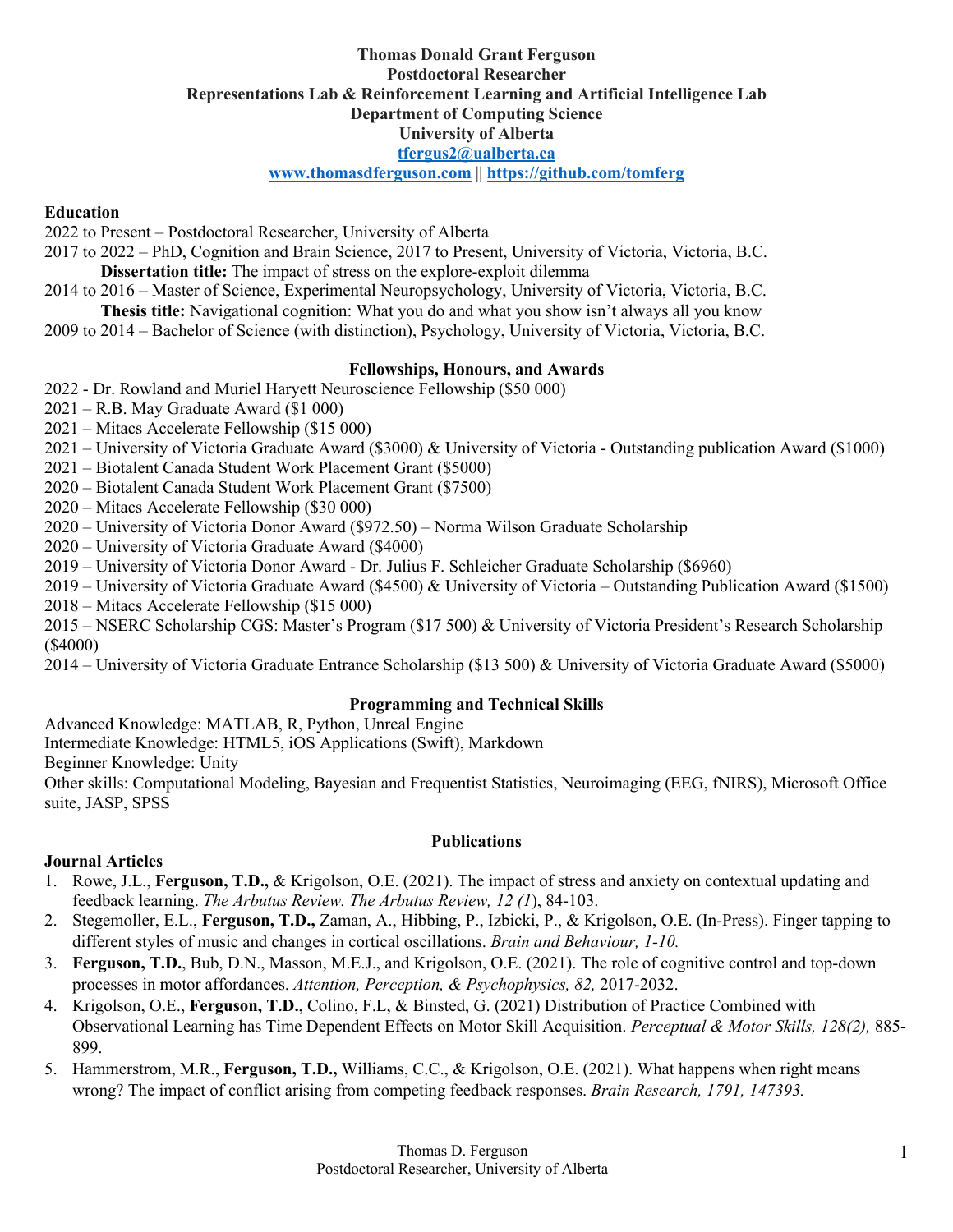- 6. Williams, C.C., **Ferguson, T.D.**, Hassall, C.D., Wright, B., and Krigolson, O.E. (2021). Dissociated Neural Signals of Conflict and Surprise in Effortful Decision Making. *Neuropsychologia, 155, e13722.*
- 7. Williams, C.C., **Ferguson, T.D.**, Hassall, C.D., Abimbola, W., and Krigolson, O.E. (2021). The ERP, Frequency, and Time-Frequency Correlates of Reward Processing: Insights from a Large Sample Study. *Psychophysiology, 58 (2), e13722*
- 8. Toppings, J.L., **Ferguson, T.D.,** & Krigolson, O.E. (2020). The effects of acute stress on neural correlates of decision making. *The Arbutus Review, 11 (2*), 62-90.
- 9. **Ferguson, T.D**., Williams, C.C., Skelton, R.W., & Krigolson, O.E. (2019). Reward processing of cues following completion of a spatial navigation task, *Cognition*, *189*, 65-75.
- 10. **Ferguson, T.D**., Livingstone-Lee, S.A., & Skelton, R.W. (2019). Incidental learning and competence in allocentric and egocentric strategies by both men and women in a dual-strategy virtual Morris Water Maze. *Behavioural Brain Research, 364*, 281-295.
- 11. van Gerven, D.J.H., **Ferguson, T.D**., & Skelton, R.W. (2016). Acute stress switches spatial navigation strategy from egocentric to allocentric in a virtual Morris water maze. *Neurobiology of learning and memory*, *132*, 29-39.

# **Presentations (Invited Talks and Oral Presentations)**

- 1. **Ferguson, T.D.**, & Krigolson, O.E. (2020). Using EEG to investigate multiple neuromodulatory systems underlying stress & decision making. Oral presentation at the Cognitive Neuroscience Society's 2020 Annual Meeting, Virtual Conference.
- 2. **Ferguson, T.D**., Geneau, M., & Krigolson, O.E. (2020). The effect of mindfulness training on decision making performance in athletes. Talk given at Canadian Sports Institute Pacific, Victoria, B.C.
- 3. **Ferguson, T.D**. (2019). Using EEG to better understand the Brain-Behaviour relationship, Invited talk given for PSYC 351D, University of Victoria, Victoria, B.C.
- 4. **Ferguson, T.D**. (2019). The effect of stress on executive function and decision making, Invited talk given for PSYC 451D, University of Victoria, Victoria, B.C.
- 5. **Ferguson, T.D.**, Williams, C.C., Colino, F.C., Wright, B., & Krigolson, O. E. (2018). Chronic and acute stress modulate attention and control in a decision-making paradigm. Oral presentation at Northwest Cognition and Memory, Richmond, B.C.
- 6. **Ferguson, T.D.** (2018). An introduction to EEG as a research method, Invited talk given for PSYC 351D, University of Victoria, Victoria, B.C.

# **Published Abstracts**

- 1. Krigolson, O.E., Williams, C.C., Ferguson, T.D., Hecker, K., & Binsted, G. (2021). Taking EEG to Mars: Mobile assessment of human brain performance in the HI-SEAS Mars habitat, Psychophysiology, 58, S83.
- 2. Williams, C.C., **Ferguson, T.D.,** Hassall, C.D., Abimbola, W., & Krigolson, O.E. (2020). The reward positivity, delta, and theta in a sample of 500 participants. Psychophysiology, 57, S47.
- 3. **Ferguson, T.D.,** Williams, C.C., Colino, F.C., Wright, B.E., & Krigolson, O.E. (2018). More attention, greater control: Chronic stress correlates with differences in alpha and theta levels. Psychophysiology, 55, S114.
- 4. Colino, F.C., **Ferguson, T.D**., Williams, C.C., Colino, F.C., & Krigolson, O.E. (2018). Learning medical diagnosis: The effect of expectation to teach, Psychophysiology, 55, S76.
- 5. Van Gerven, D.J.H., **Ferguson, T.D.**, & Skelton, R.W. (2013). The acquisition of spatial and non-spatial navigation strategies in a dual-strategy virtual Morris water maze. Canadian Journal of Experimental Psychology, 67(4), 300.

# **Posters**

- 1. Rowe, J.L., **Ferguson, T.D**., & Krigolson, O.E. (2021) Decision-making under chronic stress and anxiety: State and trait anxiety impact contextual updating but not feedback learning, Talk given at North-West Cognition and Memory (2021), Virtual Conference.
- 2. Rowe, J.L., **Ferguson, T.D.**, & Krigolson, O.E. (2021) The impact of stress and anxiety on feedback learning and contextual updating, Poster presented at the Jamie Cassels Undergraduate Research Fair (JCURA), Victoria, B.C.
- 3. **Ferguson, T.D**., & Krigolson, O.E. (2020) Using EEG to investigate multiple neuromodulatory systems underlying stress & decision making. Poster presented at the Cognitive Neuroscience Society's 2020 Annual Meeting, Virtual Conference.
- 4. Carey, E. **Ferguson, T.D.**, Williams, C.C., & Krigolson, O.E. (2020) The accumulation of cognitive fatigue among undergraduate university students. Poster presented at the Making Waves Conference 2020, Victoria, B.C.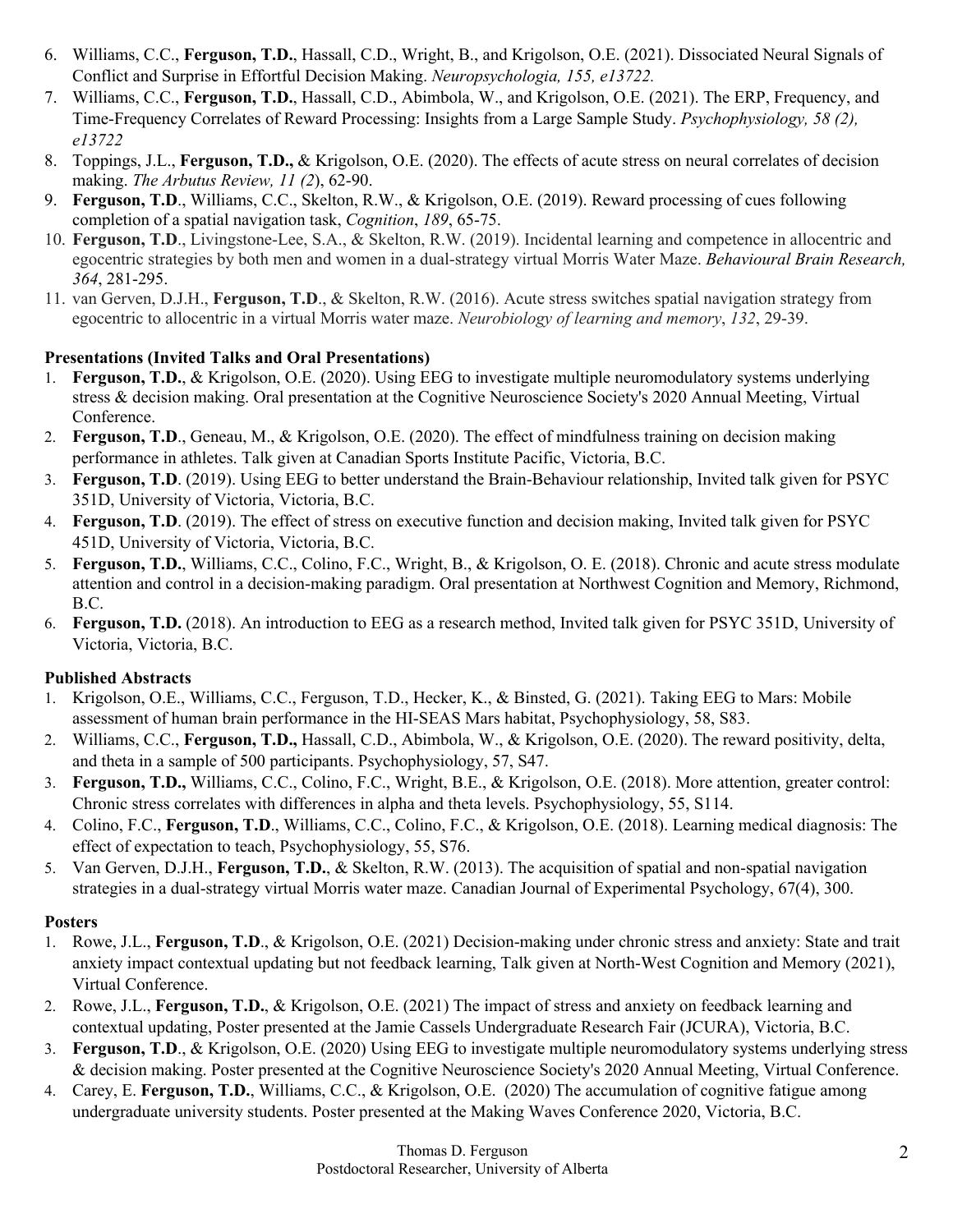- 5. Toppings, J.L, **Ferguson, T.D.**, & Krigolson, O.E. (2020) Is stress ruining your life? The effects of acute stress on the neural correlates of decision-making. Poster presented at the Jamie Cassels Undergraduate Research Fair (JCURA), Victoria, B.C.
- 6. Gill, G., **Ferguson, T.D.,** Luehr, S., & Krigolson, O.E. (2019) An Implicit Measure of Cognitive Focus: Evidence from an Oddball Paradigm. Poster presented at the Northwest Cognition and Memory 2019, Victoria, B.C
- 7. Trska, R., **Ferguson, T.D.**, Walzak, A., Wright, B., & Krigolson, O.E. (2019), Mobile Based EEG assessment of fatigue in clinical practioners, Poster presentation at the Cognitive Neuroscience Society annual meeting, San Francisco, California
- 8. **Ferguson, T.D**., Williams, C.C., Skelton, R.W., & Krigolson, O. E. (2018). Great, I found it: Evidence for the association of reward with spatial information following navigation with the use of EEG. Poster presentation at the Canadian Association for Neuroscience annual meeting, Vancouver, B.C.
- 9. Hammerstrom, M., Williams, C.C., **Ferguson, T.D.**, Colino, F.C., Wright, B., & Krigolson, O. E. (2018). Neural Learning Signals Reflect Task Performance in a Medical Context. Poster presented at the Northwest Cognition and Memory 2018, Richmond, B.C.
- 10. **Ferguson, T.D.**, van Gerven, D., & Skelton, R.W. (2015). Most people use both allocentric and egocentric strategies to solve a dual-strategy Morris water maze. Poster presented at the International Behavioral Neuroscience Society, Victoria, B.C.
- 11. **Ferguson, T.D.**, van Gerven, D., & Skelton, R.W. (2014). Strategy choice in a new dual strategy virtual morris water maze depends on environmental features, instructions and gender. Poster presented at NorthWest Cognition and Memory, Victoria, B.C.
- 12. van Heyningen, T., **Ferguson, T.D**., van Gerven, D., & Skelton, R. (2014). Low-level stress strongly affects navigational strategy choice in a dual-strategy virtual Morris water maze in both men & women. Poster presented at NorthWest Cognition and Memory, Victoria, B.C.

## **Professional activities and leadership skills**

## 2017-2022 – PhD Candidate – Dr. Olave Krigolson

Role: Training undergrads, mentoring honours and master's students, organized a paper discussion group

2012-16 – Lab Manager/MSc Student – Dr. Ronald Skelton

Role: trained and coordinated undergrads, ran a paper discussion group

### *Honours Students Supervised (with Dr. Olave Krigolson)*

Juliet Rowe – 2020 to 2021 – Thesis: The effect of chronic stress and anxiety on neural decision making in a 300 person sample

Patrick Montgomery – 2020 to 2021 – Thesis: Understanding the interaction between acute stress and common event-related potential components

Jill Toppings – 2019 to 2020 – Thesis: The effect of acute stress on neural decision making

### *Workshops*

August 2019 – 2019 Model Based Neuroscience Summer School – University of Amsterdam, Amsterdam, Netherlands

September 2017 – Time-series analysis of physiological data – University of Victoria, Victoria, British Columbia

September 2016 – Learning and Teaching in Higher Education – University of Victoria, Victoria, British Columbia

# *Science Outreach*

February 2020 – Community-based presentation on the principals of conducting cognitive neuroscience research March 2019 – Making Waves in Psychology (Undergraduate conference) – Abstract evaluation February & March 2019 – Presenter to visiting secondary students the basics of conducting research in cognitive neuroscience

March 2018 – Community-based presentation on the principals of conducting research held by the Café Scientifique February 2018 – Panelist for "Demystifying graduate school" held by the Centre for Biomedical Research

# *University Service*

2018 to 2022 – University of Victoria Psychology Graduate Student Council (PGSC) – Founding member and GSS representative